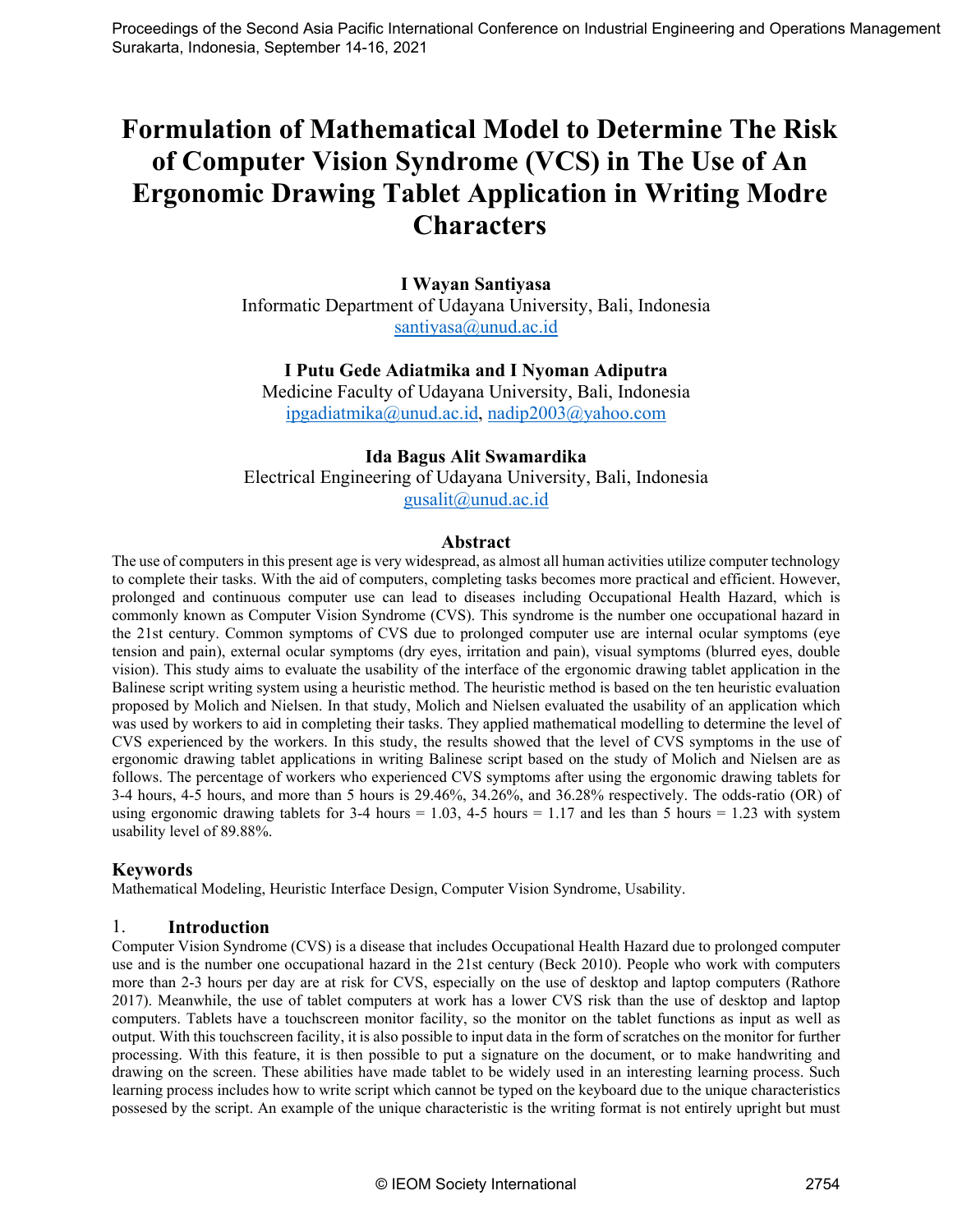be written at an angle, upside down and lying down (Suweta 2019). This unique form of writing makes it impossible to write the script with a keyboard thus must be written directly using handwriting. With these unique characteristics, a suitable computer technology-based tool is a computer tablet because it has a touchscreen display and drawing capabilities.

The main causal factors associated with CVS are environmental factors such as improper lighting, the position of the monitor, and the viewing distance. Other factors are the user's visual ability such as uncorrected refractive errors, oculomotor disorders, and eye abnormalities (Gowrinsankaran and Sheedy 2014). The CVS risk factors consist of physiological and environmental factors. The physiological factors include blinking frequency, age, gender, systemic disease, medication, use of contact lenses and cosmetics. The environmental factors include display display, length of exposure, lighting, contrast, and radiation that cause glare in the eyes in completing the given workload (Mowry and Ison 2015). The prevalence and complaints of CVS incidence when using tablets for too long are characterized by headaches followed by dry and sore eyes and pain around the eyes (Ranasinghe et al. 2016).

To reduce the risk of CVS in using tablets as a tool in writing modern characters, the application used is designed with an ergonomic interface to provide comfortable use of applications in writing modern characters. The interface design in this ergonomic drawing tablet application is designed with an ergonomic approach so that it is easy to use by the user and provides comfort when using it and is able to reduce the level of CVS risk. How to measure the comfort and risk of CVS in the use of an ergonomic drawing tablet application in writing *modre* characters is a research problem in this study. The usability test of the ergonomic drawing tablet application is carried out with the goals of finding out how easy the ergonomic drawing tablet application is, providing convenience to the user, and preventing the user from CVS risk. Meanwhile, to determine the level of CVS risk based on the causes and symptoms experienced by the user in using the application in writing *modre* characters, the interface of the application is evaluated heuristically by performing mathematical formulations.

#### 1.1. **Objectives**

The objective of this study is to determine the risk of CVS in the use of an ergonomic drawing tablet application in writing *modre* characters. The classification of CVS symptoms is divided into three classes, namely internal ocular symptoms (eye tension and pain), external ocular symptoms (dry eyes, irritation, and burning), visual symptoms (blurred eyes, double vision). A mathematical formulation was carried out to determine the level of CVS risk in general in the use of ergonomic drawing tablet applications in writing modern characters. The purpose of this study is to analyze the effect of using ergonomic drawing tablets on CVS risk by conducting a heuristic evaluation of the interface of the application used. The evaluation is carried out based on the heuristic evaluation principles proposed by Nielsen (1990). Several aspects will be assessed in this study are the aesthetic and minimalist design as well as the flexibility and efficiency in the interface of the application used. An aesthetic and minimalist design mean that the interface should not contain irrelevant or rarely needed information. This will affect the focus of the user's vision thus it must be ensured that the visual design of the interface remains focused on important things that support the user's main goals. Flexibility and efficiency are also very important to consider so that the interface design is able to provide comfort to the user, speeds up work completion, and is able to reduce the duration of visual interaction with the tablet monitor.

## 2. **Literature Review**

The eye is a complex sensory organ that has an optical function to see (Tarwaka 2013). Optically, the eye has a lens system to help adjust the focus on the eye by changing the diaphragm, i.e. the pupil and retina, so that the view when looking at objects becomes clear. Sight is greatly influenced by the distance of view to the object when the eye receives light from the object as well as the ability of the eye lens to change shape to adjust to the sharpness of focus on the eye when viewing the object (Kuswana 2014). The eye can see objects clearly if the object is within sight, that is, between the point near the eye (punctum poximum) and the far point of the eye (punctum remotum). The punctum proximum is the closest point to the eye where if an object is placed, the eye is still able to produce a sharp image on the retina with the eye's maximum accommodation state. The distance between the eye points is affected by age. When you are an infant, the human eye has a point near the eye of about 10 cm, when the adult is 20 years the normal eye has a close point of about 25 cm, and at the age of 40 years the point near the eye becomes 50 cm. The point near the eye continues to increase with age as the eye loses its accommodating capacity. The punctum remotum is the farthest point the eye sees an object and is still able to focus the image falling right on the retina when the eye is not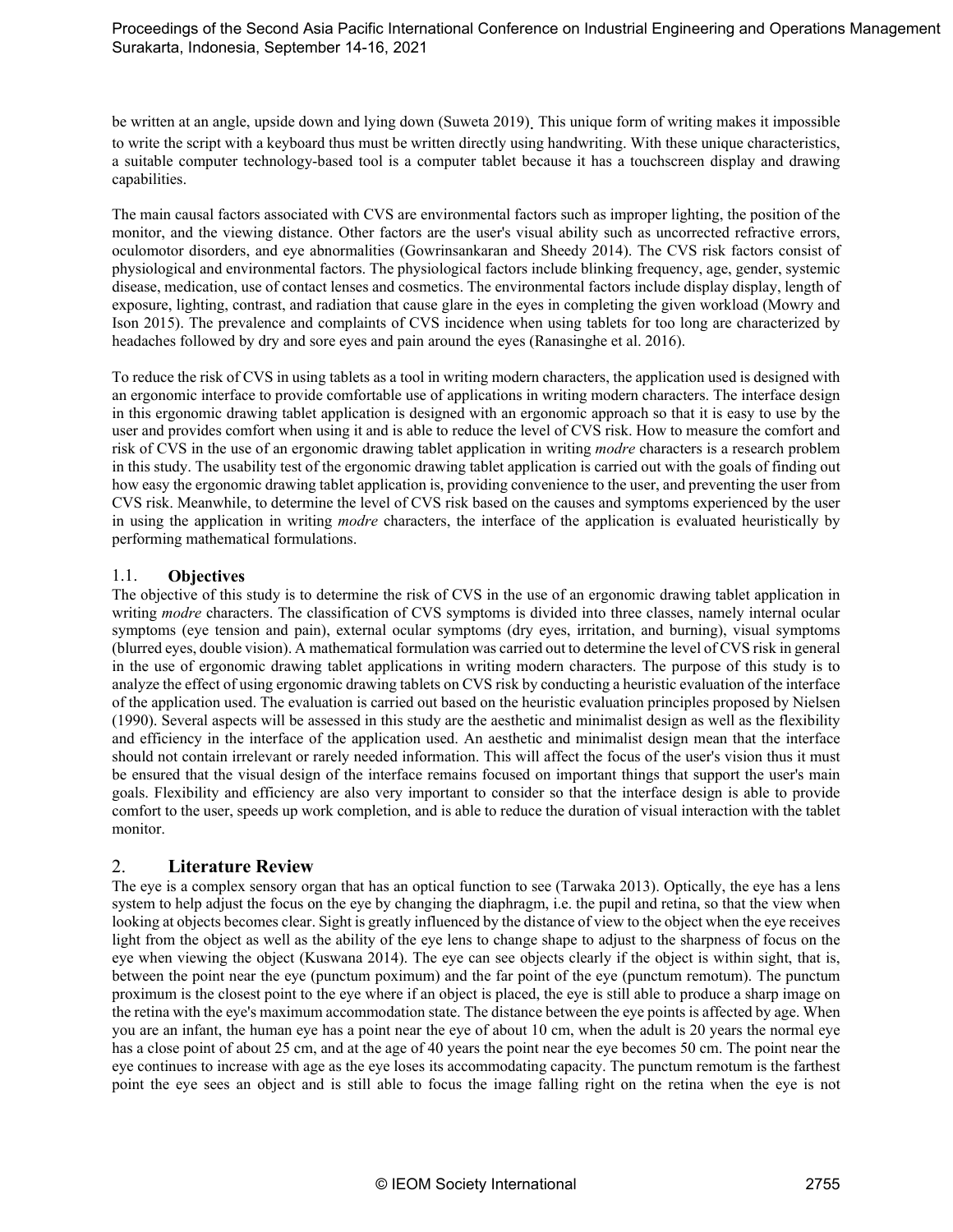accommodating. The normal eye is able to see objects that are very far away, thus the far point of the eye is infinite (Hall 2016).

Visual acuity is influenced by several factors, including: visual acuity, convergence, color discrimination, and dark adaptation (Tarwaka 2013). Visual acuity is the eye's ability to distinguish an object in detail, such as reading very small text in good contrast. Visual acuity is influenced by the condition of the object to be seen including the distance, the intensity of the light reflected by the object, and the speed of the object's motion. In addition, it is also influenced by eye characteristics and accommodation ability. Visual acuity will increase with level of light along with contrast level while it will decrease with age (Iridiastadi and Yassierli 2017). Convergence is the ability of both eyes to focus their eyes when looking at an object so that the object will still appear as one. In normal circumstances, the eye muscles will function automatically to focus the vision. However, some people cannot do it well, because the muscles around the eyeball experience stress and strain due to the imbalance in the function of these muscles. Color discrimination is the level of sensitivity of the retinal cones to wavelengths which is the basis of color discrimination. Color can be supported in good lighting conditions and the eye's ability to distinguish colors. (Tarwaka 2013; Iridiastadi and Yassierli 2017). Dark adaptation is the duration of the dark-light adaptation performed by the pupil of the eye. The adaptation of the eye from light to dark takes about 30 minutes, while for the other way around the time needed is around 1-2 minutes.

Forced visual acuity can cause permanent irritation and damage to the eyes and visual system. Visual disturbances are characterized by a number of ocular symptoms such as eye fatigue, dryness, redness, watery eyes, irritation, blurred vision, and muscle pain. These problems are collectively known as symptoms of Computer Vision Syndrome (Rathore 2017). CVS is a group of eye and vision health symptoms or problems which is caused by the eyes focusing too long while working on a computer or other digital device such as a tablet. In this study, CVS is grouped into three out of four categories proposed by Blehm, et.al in the research of Reddy et al. (2013), namely:

1. Asthenopic symptoms are eye strain, eye fatigue, and eye pain

- 2. Symptoms on the surface of the eye, namely irritation of the eyes, and dry eyes
- 3. Visual symptoms, namely blurred vision, slow focus on an object, double vision.

The CVS level is calculated by performing a mathematical formulation of all symptoms perceived by the user using the heuristic evaluation method by Nielsen and Molich (1990) as an approach to evaluating a human-machine system and its relation to usability.

In this study, an ergonomic drawing tablet application which is easy, comfortable and able to reduce cognitive load and eye fatigue, is developed by conducting studies through an ergonomic approach to make it easier to interact with the use of drawing tablets for users (Saifulloh and Noordin 2015). Application development is also aimed at being able to reduce cognitive load and eye fatigue by using a systemic, holistic, interdisciplinary, and participatory approach (SHIP Aproach) (Manuaba 2000), so that the basic principles of human-computer interaction (HCI) where applications are built can communicate easily with the user and as friendly as possible (Caesaron 2015) can be achieved.

## 3. **Methods**

This study focuses on evaluating the ease of use of ergonomic drawing tablets in writing *modre* characters and the risk of computer vision syndrome (CVS) that occurs by performing mathematical formulations of the observed symptoms. The methodology used is the heuristic evaluation version of Molich and Nielsen as an approach in evaluating a humanmachine system in terms of usability. For this reason, this study is divided into two stages, namely data collection and the stage of mathematical formulation to determine the risk of CVS from the duration of using ergonomic drawing tablets and the level of usability of the application interface.

#### 3.1. **Data Retrieval**

Before collecting the data, first, the research respondent group was determined based on the length of time using the ergonomic drawing tablet to complete the assignment. In this study, the respondent group was drawn from users who use ergonomic drawing tablets with a duration of 3-4 hours, 4-5 hours, and above 5 hours. While the number of respondents in this study was 50 users.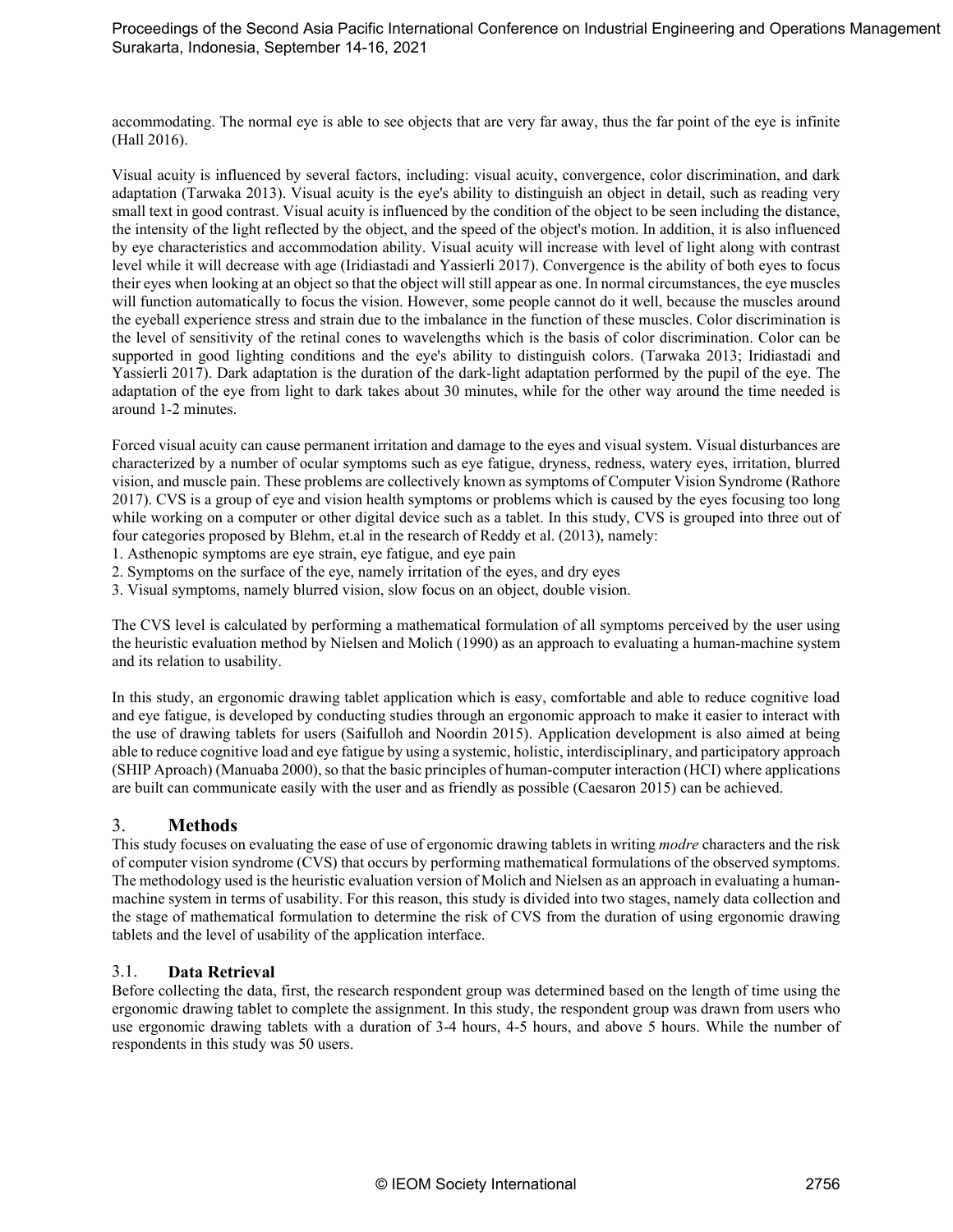From the 50 users, subjective data were taken related to the usability of the ergonomic drawing tablet interface in writing *modre* characters by applying the heuristic evaluation method. In addition, CVS symptom data is also collected which is described by the user in using the ergonomic drawing tablet.

#### 3.2. **Mathematical Formulation**

From a set of CVS symptoms that the users perceived when using ergonomic drawing tablets, namely internal ocular symptoms (eye tension and pain), external ocular symptoms (dry eyes, irritation, and pain), visual symptoms (blurred eyes, double vision) as determinants of CVS risk. Observing that every symptom is directly proportional to the risk, it means that in mathematics it can be interpreted that each symptom will equally contribute to the risk of CVS. We define X1, X2, X3 as the internal ocular symptom consisting of two sub-symptoms, the external ocular symptom consisting of three sub-symptoms, and the visual symptom consisting of two sub-symptoms respectively. From the research data, it is known that the mean contribution to CVS from internal ocular symptoms, external ocular symptoms, and visual symptoms are 28%, 41%, and 31%. By using the ten components of the heuristic evaluation, the following formulations can be formed mathematically as the following:

CVS = (0.28X1 + 0.41X2 + 0.31X3) / 10………………………………………………..(1)

Usability = 90 - Avg (CVS) / 10………………………………….…………………….. (2)

#### 4. **Data Collection**

There are two main dataset which are used in this study. The first dataset is the ergonomic drawing tablet user data which is grouped on gender and the use of glasses according to the duration of use. The second dataset is the the usage of ergonomic drawing tablets based on symptoms of computer vision syndrome (CVS) experienced by users according to the duration of time as shown in Table 1. and Table 2.

| Demographic                 | <b>Duration of Tablet Use (Hours)</b> |       |       |  |
|-----------------------------|---------------------------------------|-------|-------|--|
| <b>Characteristics</b>      | Les than 5<br>4-5<br>3-4              |       |       |  |
| Gender, $n$ $(\frac{9}{6})$ |                                       |       |       |  |
| Female                      | 10(20)                                | 8(16) |       |  |
| Male                        | 15(30)                                | 10(20 | 5(10) |  |
| Using Glasses, $n$ $(\%)$   |                                       |       |       |  |
| Glasses                     | 5(10)                                 |       | 5010  |  |
| No Glasses                  | 20(40)                                |       |       |  |

Table 1. Comparison of ergonomic drawing tablet user data based on gender and use of glasses

From table 1, it is known that 60% of the users of ergonomic drawing tablets are male and 40% of them are female. On the other hand, 28% of users of ergonomic drawing tablets wear glasses, while 72% do not wear glasses. While the data group based on the symptoms of computer vision syndrome perceived by the user while working using ergonomic drawing tablets is shown in Table 2.

Table 2. Frequency distribution of computer vision syndrome symptoms in ergonomic drawing tablet users

|                                               |                                 | <b>Duration of Use Time (Hours)</b> |         |            |  |  |
|-----------------------------------------------|---------------------------------|-------------------------------------|---------|------------|--|--|
|                                               | $CVS$ symptoms $(\% )$          |                                     | $4 - 5$ | Las than 5 |  |  |
| <b>Ocular Symptoms:</b>                       |                                 |                                     |         |            |  |  |
|                                               | <b>Internal Ocular Symptoms</b> |                                     |         |            |  |  |
| 1.                                            | Eyes feel tense                 | 3(6.00)                             | 3(6.00) | 3(6.00)    |  |  |
| 2.<br>Pain in the eyes and around the<br>eyes |                                 | 1(1.82)                             | 2(4.22) | 2(4.22)    |  |  |
|                                               | <b>External Ocular Symptoms</b> |                                     |         |            |  |  |
|                                               | Dry eyes                        | 3(6.00)                             | 3(6.00) | 3(6.00)    |  |  |
| 2.                                            | Eyes feel irritated             | 3(6.00)                             | 3(6.00) | 3(6.00)    |  |  |
| 3.                                            | Burning sensation in the eyes   | 1(1.82)                             | 1(1.82) | 1(1.82)    |  |  |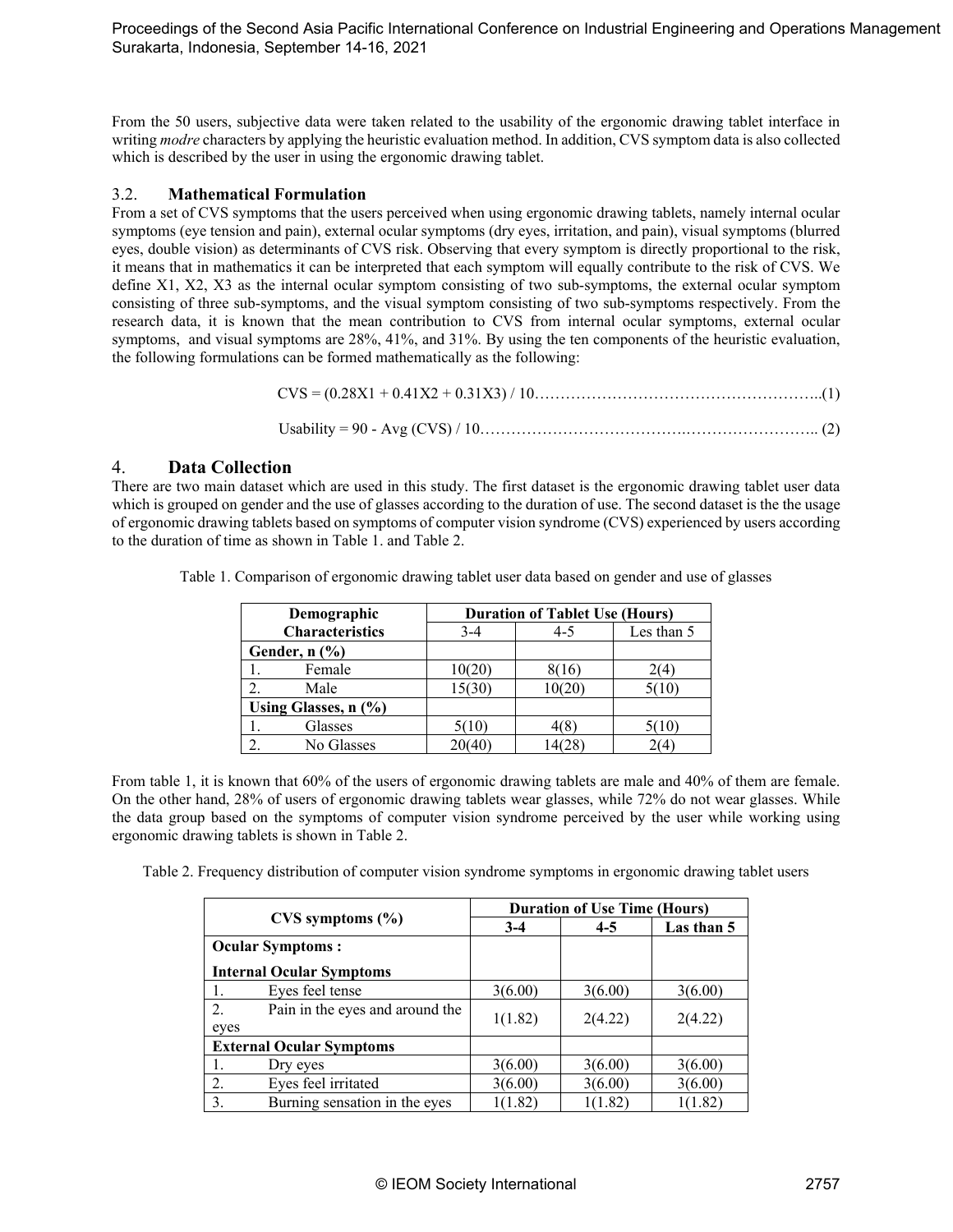|    | <b>Visual Symptoms</b> |         |         |          |
|----|------------------------|---------|---------|----------|
|    | Double vision          | 1.82    | 2(4.22) | ن ہے . ۳ |
| ,. | Blurred vision         | 3(6.00) | 3(6.00) | 4(8.00`  |

## 5. **Results and Discussion**

#### 5.1. **Numerical Results**

The number of samples in this study was 50 *modre* character writers who used the ergonomic drawing tablet application, consisting of 20 women and 30 men. Out of the 50 people, 14 of them wore glasses while 36 do not. To ensure that there is no significant difference between men and women, and wearing glasses or not, against the risk of computer vision syndrome (CVS) in the study sample, a difference test between groups is first carried out using the chi-square test at a significance level of  $\alpha = 0.05$ . as shown in Table 3.

Table 3. CVS risks of ergonomic drawing tablet user data based on gender and use of glasses

| Demographic                 | <b>Duration of Tablet Use (Hours)</b> |         |                      |       |
|-----------------------------|---------------------------------------|---------|----------------------|-------|
| <b>Characteristics</b>      | $3-4$                                 | $4 - 5$ | Less than 5          |       |
| Gender, $n$ $(\frac{9}{6})$ |                                       |         |                      |       |
| Female                      | 10(20)                                | 8616    | 2(4)                 | 0.196 |
| Male                        | 15(30)                                | 10(20)  | 5(10)                |       |
| Using Glasses, $n$ $(\%)$   |                                       |         |                      |       |
| Glasses                     | 5(10)                                 | 4(8     | 5(10)                | 0.087 |
| No Glasses                  | 20(40)                                | 14(28   | $^{\prime\prime}(4)$ |       |

Table 3 shows that the ratio of ergonomic drawing tablet users in writing literary *modre* based on gender is 40% female, while male gender is 60%. The results of the *chi-square* test between the sexes of women and men obtained  $\rho = 0.196$  ( $\rho$  > 0.05), which means that there is no significant difference in the CVS risk of using ergonomic drawing tablets in writing *modre* characters based on gender. Based on the use of glasses, it was found that 72% do not wear glasses while 28% do. The results of the *chi-square* test based on the use of glasses showed a value of  $\rho = 0.087$  ( $\rho$ > 0.05), which means that there is no significant difference in the risk of CVS between using glasses and not using ergonomic drawing tablets to write *modre* characters.

Using the questionnaire responses related to CVS risk in using ergonomic drawing tablets in writing *modre* characters, statistical analysis was carried out to determine the level of CVS risk and its relationship with the usability interface of the ergonomic drawing tablet application in writing *modre* characters. In this study, usability was measured using the heuristic evaluation method version of Nielsen and Molich (1990) with ten approaches in evaluating a humanmachine system in relation to usability. The questionnaire seeks to get a simple description of the relationship between tasks, namely writing *modre* characters and CVS symptoms so that it provides a comprehensive description of the possible CVS risk factors in using the ergonomic drawing tablet application as a tool in writing *modre* characters. The majority of CVS perceived as a whole was characterized by external ocular symptoms, namely 41.46%, while visual symptoms were 30.27%, and internal ocular symptoms were 28.26%. This shows that the symptoms of dry eyes, irritation to the eyes, and even sore eyes are sensitive CVS symptoms that can be experienced after using the ergonomic drawing tablet application for 3 hours or more. Meanwhile, visual symptoms such as blurred and double views are increasingly felt with the increasing duration of using the application in work as shown in Table 4.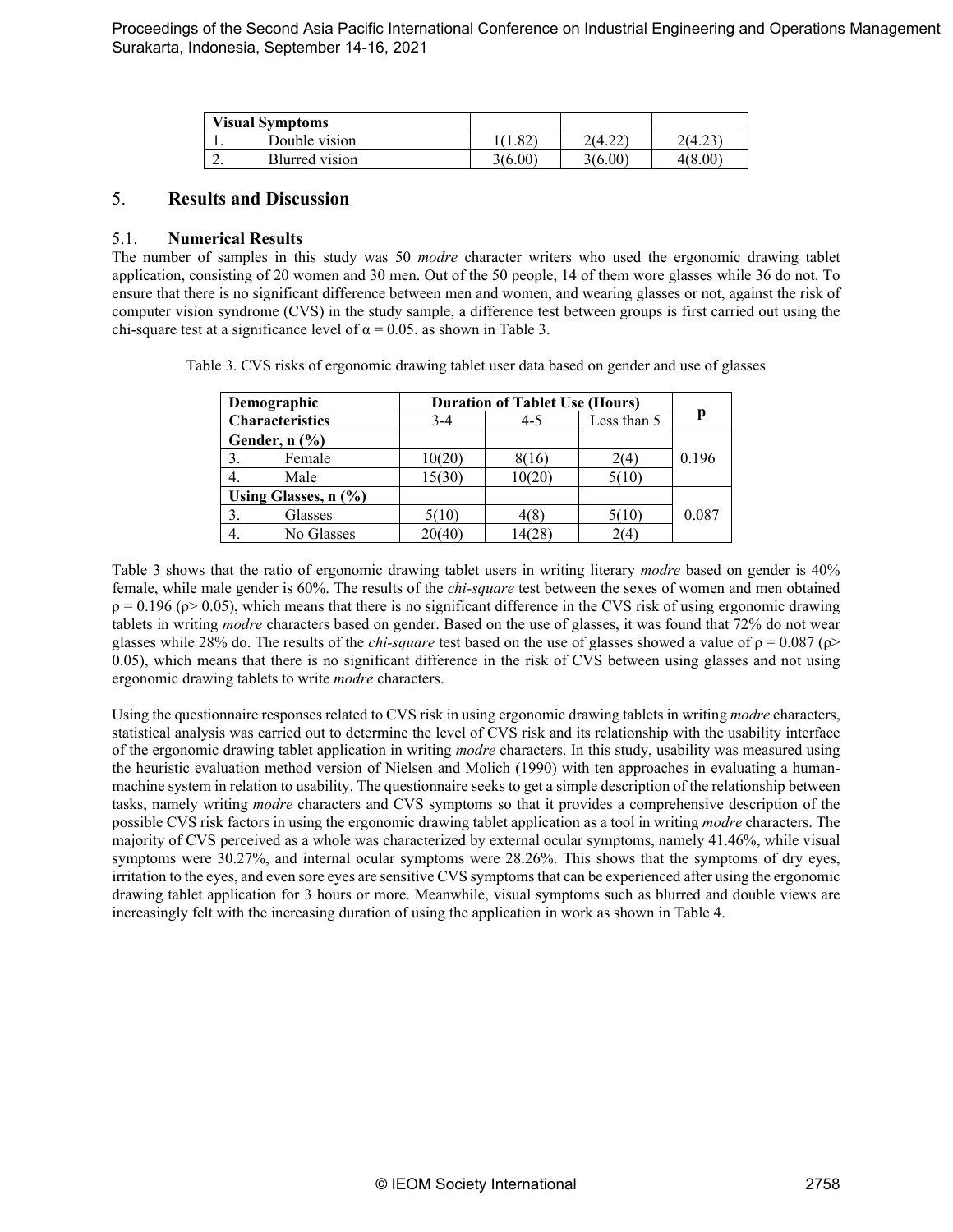|                                      | <b>Duration of Use Time (Hours)</b> |         |       |       |
|--------------------------------------|-------------------------------------|---------|-------|-------|
| $CVS$ symptoms $(\% )$               | $3-4$                               | $4 - 5$ | 5<    | p     |
| <b>Internal Ocular Symptoms</b>      |                                     |         |       |       |
| Eyes feel tense                      | 7.82                                | 10.22   | 10.22 | 0.047 |
| Pain in the eyes and around the eyes |                                     |         |       |       |
| <b>External Ocular Symptoms</b>      |                                     |         |       |       |
| Dry eyes                             | 13.82                               | 13.82   | 13.83 | 0.053 |
| Eyes feel irritated                  |                                     |         |       |       |
| Burning sensation in the eyes        |                                     |         |       |       |
| <b>Visual Symptoms</b>               |                                     |         |       |       |
| Double vision                        | 7.82                                | 10.22   | 12.23 | 0.002 |
| Blurred vision                       |                                     |         |       |       |

Table 4. The results of the mann whitney test analysis on the CVS symptom score based on the duration of time using the ergonomic drawing tablet application

The results of the Mann Whitney test showed that CVS symptoms due to visual symptoms were significantly different between the duration of using the ergonomic drawing tablet application with  $p = 0.002$  ( $\rho \le 0.05$ ), which means that the symptoms of blurred eyes and double vision will increase with the longer duration of application usage. Meanwhile, CVS symptoms caused by external ocular symptoms with a p-value greater than 0.005 were not significantly different between the duration of using the ergonomic drawing tablet application. This shows that the symptoms of CVS such as dry eyes, irritation of the eyes, and meta stinging are equally felt in the duration of using the application of 3 hours or more.

From the results of the bivariate analysis regarding the relationship between length of work using ergonomic drawing tablets and the incidence of CVS, the value of  $p = 0.028$  is obtained with an odds ratio (OR) of 1.03 for 3-4 hours of work, 1.17 for 4-5 hours of work and 1.23 for length of work of more than 5 hours with 95% CI = 1.094-18.503 as shown in Table 5.

Tabel 5. The relationship between duration of time working at ergonimic drawing tablet and CVS incident

| <b>Duration of Using</b><br>Ergonomic |    | <b>CVS</b>    | <b>OR</b> | 95% CI       |       |
|---------------------------------------|----|---------------|-----------|--------------|-------|
| <b>Drawing Tablet</b><br>(hours)      | n  | $\frac{6}{9}$ |           |              |       |
|                                       |    | 30            | 1.03      |              |       |
| $4 - 5$                               |    | 34            | 1.17      | 1.094-18.503 | 0.028 |
| 5 <                                   | 18 | 36            | 1.23      |              |       |
| Total                                 | 50 | 100           |           |              |       |

Table 5 shows that the length of work using ergonomic drawing tablets is significantly related to the incidence of CVS. Furthermore, the risk of experiencing CVS after working for 3-4 hours, 4-5 hours, and more than 5 hours continuously 3%, 17%, and 23% respectively.

#### 5.2. **Graphical Results**

With the formulation of a mathematical model with a heuristic evaluation approach in calculating the level of CVS, the use of the ergonomic drawing tablet application in writing modern characters, namely  $CVS = (0.28X1 + 0.41X2)$  $+ 0.31X3$ ) / 10, from the CVS symptoms felt by the user, the CVS value for each working time duration is 29, 46% for a work duration of 3-4 hours, 34.26% for a work duration of 4-5 hours and 36.28% for a work duration of five or more hours as shown in Figure 1.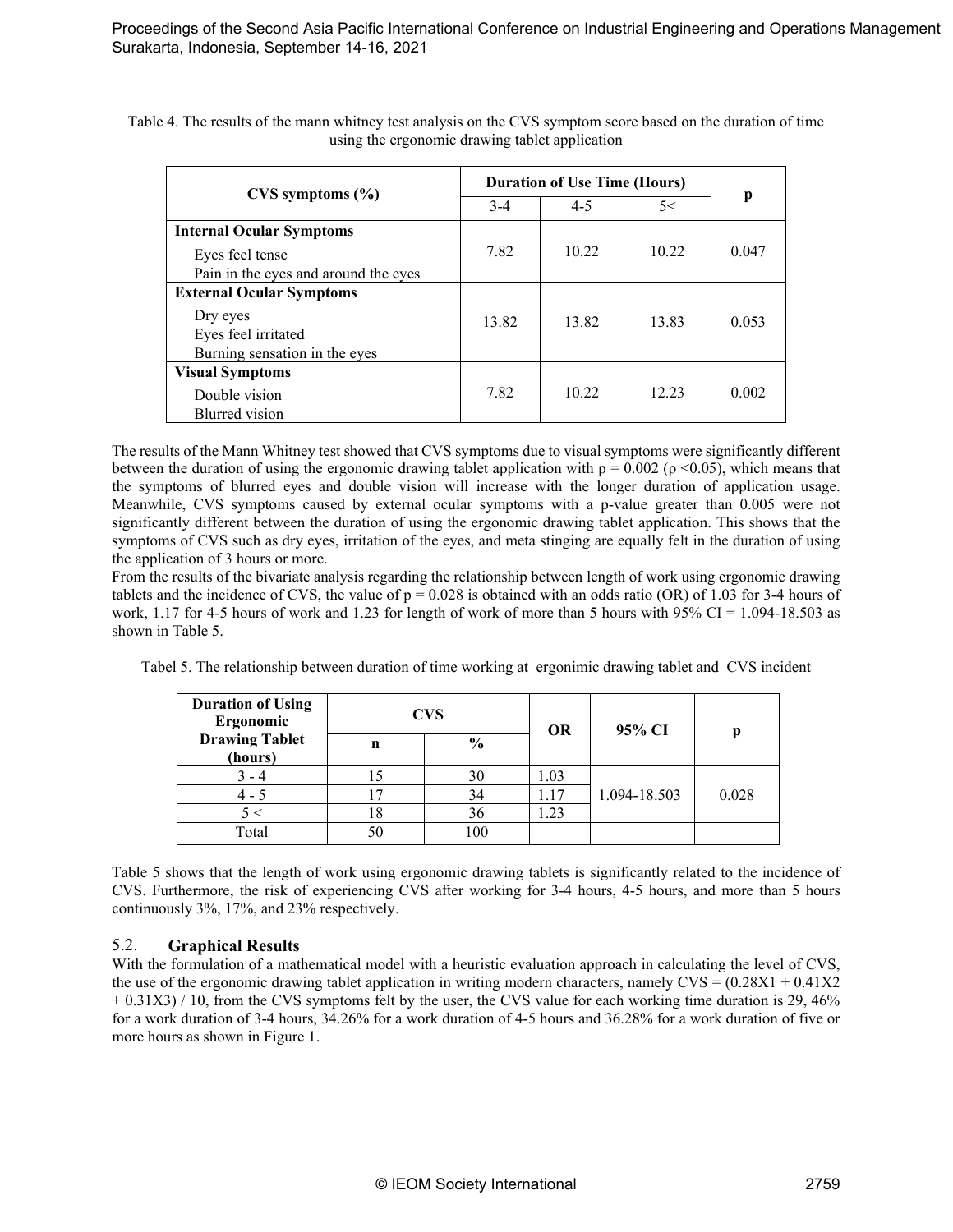

Figure 1. CVS risks using ergonomic drawing tablets

From the CVS risk value for each working time duration, we can calculate the usability level of the ergonomic drawing tablet application interface in providing convenience to the user in writing *modre* characters with the following formulation is 89.88%

A high level of usability means that the users have a high risk of CVS symptoms when working using the application for a long duration of more than two hours continuously.

The risk of CVS will increase in proportion to the duration of working time using the ergonomic drawing tablet continuously as shown in Figure 2. The duration of working time using ergonomic drawing tablets for more than 2 hours starts showing the risk of CVS even though it is still at a low stage, namely 3%. But if the user continues without taking a rest, the risk of CVS will increase rapidly to 17% or even 23%.



Figure 2. The relationship between increasing work duration and CVS risk

Each level of the CVS symptoms, namely internal ocular symptoms, external ocular symptoms, and visual symptoms, have different characteristics of the level of the symptoms. For external ocular symptoms, it tends to be high and stable, while for visual symptoms it tends to steadily increase with proportion to the increase in the duration of work time. While the internal ocular symptoms do not have a definite pattern, it may be difficult for the user to express these symptoms as shown in Figure 3.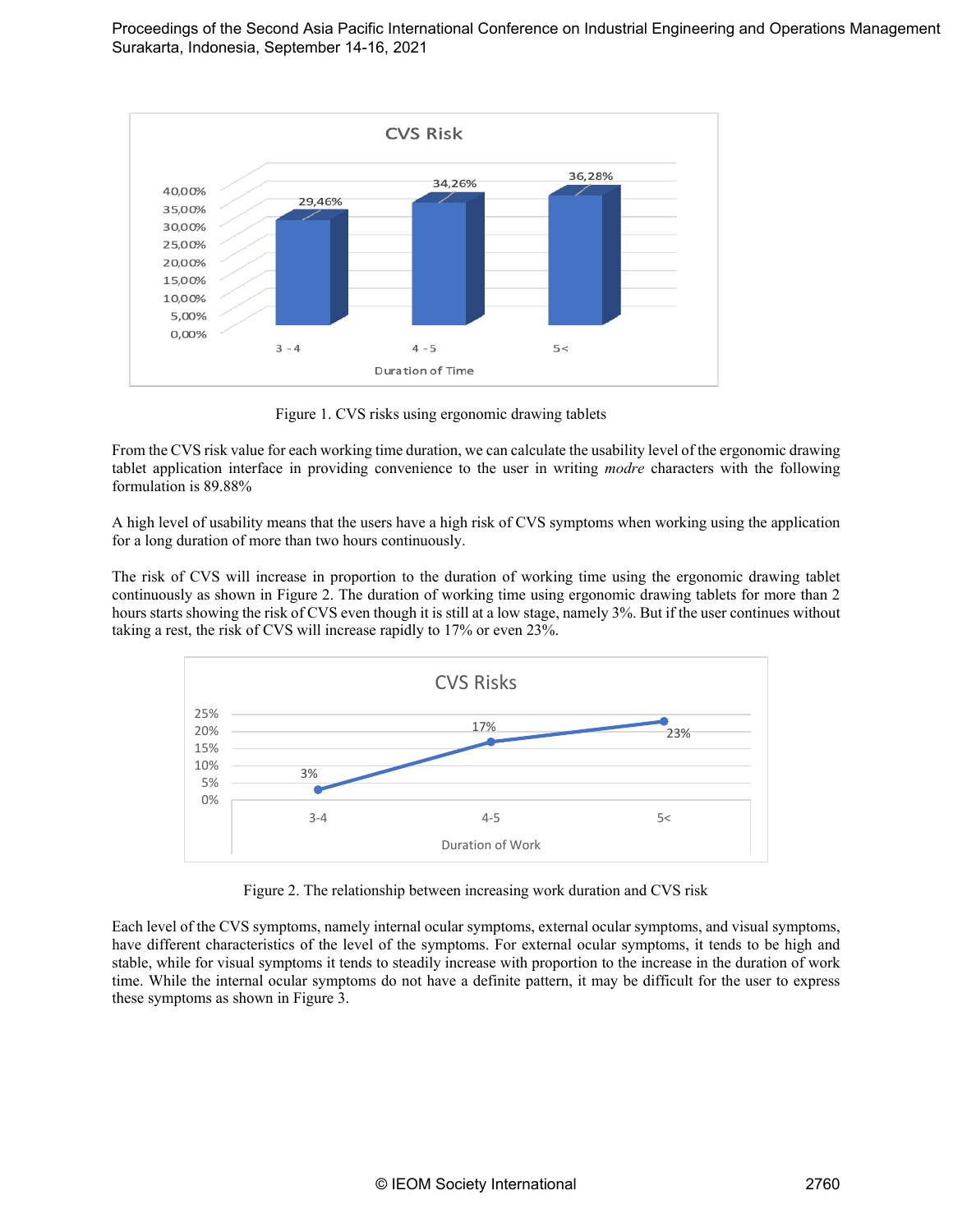



## 5.3. **Proposed Improvements**

From the results of the study, both numerically and graphically in tracing CVS symptoms that users feel when using ergonomic drawing tablets as a tool in writing *modre* characters in this study using 3-4 hours, 4-5 hours and 5 hours more and using a sample size of 50. It is necessary to add the duration of work for the duration of less than 2 hours and 2-3 hours to get a more accurate tracking of CVS symptoms. Meanwhile, the amount of data may also need to be increased to two times so that the comparison of symptom levels between working time durations is more visible.

## **5.4 Validation**

Table 6 below shows the validity and reliability test of CVS symptoms questionnaire.

| <b>Correlations</b> |                     |           |      |                     |           |
|---------------------|---------------------|-----------|------|---------------------|-----------|
|                     |                     |           |      |                     | v         |
|                     | Pearson Correlation | $0,830*$  | X2.3 | Pearson Correlation | $0,770*$  |
| X1.1                | Sig. (2-tailed)     |           |      | Sig. (2-tailed)     |           |
|                     |                     | 50        |      | N                   | 50        |
|                     | Pearson Correlation | $0,844*$  |      | Pearson Correlation | $0,770*$  |
| X1.2                | Sig. (2-tailed)     |           | X3.1 | Sig. (2-tailed)     |           |
|                     |                     | 50        |      |                     | 50        |
|                     | Pearson Correlation | $0,907**$ |      | Pearson Correlation | $0,907**$ |
| X2.1                | Sig. (2-tailed)     |           | X3.2 | Sig. (2-tailed)     |           |
|                     |                     | 50        |      |                     | 50        |
|                     | Pearson Correlation | $0,844*$  |      |                     |           |
| X2.2                | Sig. (2-tailed)     |           |      |                     |           |
|                     |                     | 50        |      |                     |           |

#### Tabel 6. Validity and reliability test of CVS symptoms questionnaire

a. Listwise deletion based on all variables in the procedure.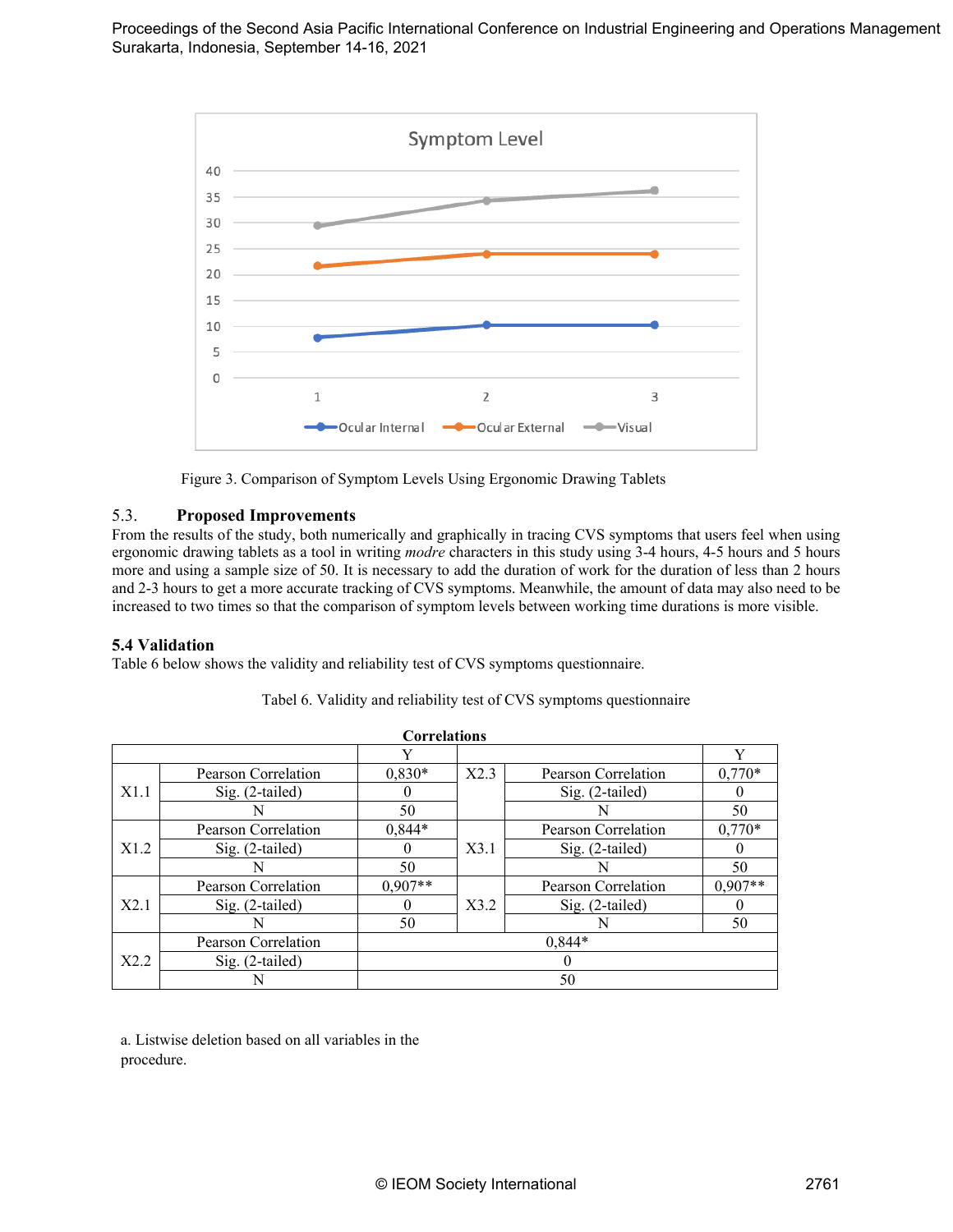#### **Reliability Statistics**

| Cronbach's<br>Alpha | N of Items |
|---------------------|------------|
| ,976                |            |
|                     |            |

\*\*. Correlation is significant at the 0.01 level (2-tailed).

\*. Correlation is significant at the 0.05 level (2-tailed).

| <b>Case Processing Summary</b> |                       |    |               |  |
|--------------------------------|-----------------------|----|---------------|--|
|                                |                       | N  | $\frac{0}{0}$ |  |
| Cases                          | Valid                 | 50 | 100,0         |  |
|                                | Excluded <sup>a</sup> |    |               |  |
|                                | Total                 | 50 | 100.          |  |

## 6. **Conclusion**

From the analysis and discussion of the results, the following conclusions can be drawn. (1) in general, the ergonomic drawing tablet interface design is good enough based on a heuristic evaluation with a usability of 89.88%. This means that the interface provides convenience for the users and comfortable to use. However, using the application for 3 hours or more continuously will give the user the risk of CVS with a sharp increase of 3% to 23%. (2) There is no significant relationship between user gender differences and the use of glasses in the use of ergonomic drawing tablets to the risk of CVS.

## **References**

Beck, M., Becoming a Squinter Nation: Glasses Can Correct Near and Far, but What About Those Screens in Between?, Available[: https://www.wsj.com/articles/SB10001424052748704868604575433361436276340,](https://www.wsj.com/articles/SB10001424052748704868604575433361436276340) 2021.

Caesaron, D., Evaluasi heuristic desain antar muka (Interface) portal mahasiswa (Studi Kasus Portal Mahasiswa Universitas X). *Jurnal Metris*, vol. 16, no. 1, pp. 9 – 14, 2015.

Gowrisankaran S., and Sheedy, J, E., Computer vision syndrome: a review. *IOS Press Content Library,* 52(2), pp. 303-314, 2015.

Hall J. E., *Gyuton dan Hall Buku Ajar Fisiologi Kedokteran, Indonesian Edition*, Elsevier, 2016.

Iridiastadi, H., and Yassierli, *Ergonomi Suatu Pengantar, PT Remaja Rosdakarya*, Bandung, 2017.

Kuswana, W.S., *Ergonomi dan K3 Kesehatan Keselamat Kerja*, PT Remaja Rosdakarya, Bandung, 2014.

Manuaba A., Research and application of ergonomic in developing countries, with special reference to Indonesia, *Jurnal Ergonomi Indonesia,* vol. 1(1-6), pp. 24-30, 2000.

Mowry, C., and Ison, D. C., Assessing Computer Vision Syndrome Risk for Pilots. *Journal of Aviation/Aerospace Education dan Research*, vol. 24, no. 2, 79, 2015.

Nielsen, J., and Molich, R., Heuristic evaluation of user interfaces, *Proceedings of ACM CHI'90 Conference on Human Factors in Computing Systems*, pp. 25-62, 1990.

Ranasinghe, P., et al., Computer vision syndrome among komputer office workers in a developing country: an evaluation of prevalence and risk factors, *BMC Res Notes,* 9:150, 2016.

Rathore, I., Computer vision syndrome – an emerging occupational hazard. *Research Journal of Science and Technology,* vol. 9(02), 2017.

Reddy, S.C., Low, C.K., Lim, Y.P., Low, L.L., Mardina, F., and Nursaleha, M.P., Computer vision syndrome: a study of knowledge and practices in University Students. *Nepal J Ophthalmol,* 5(10), 161-168, 2013.